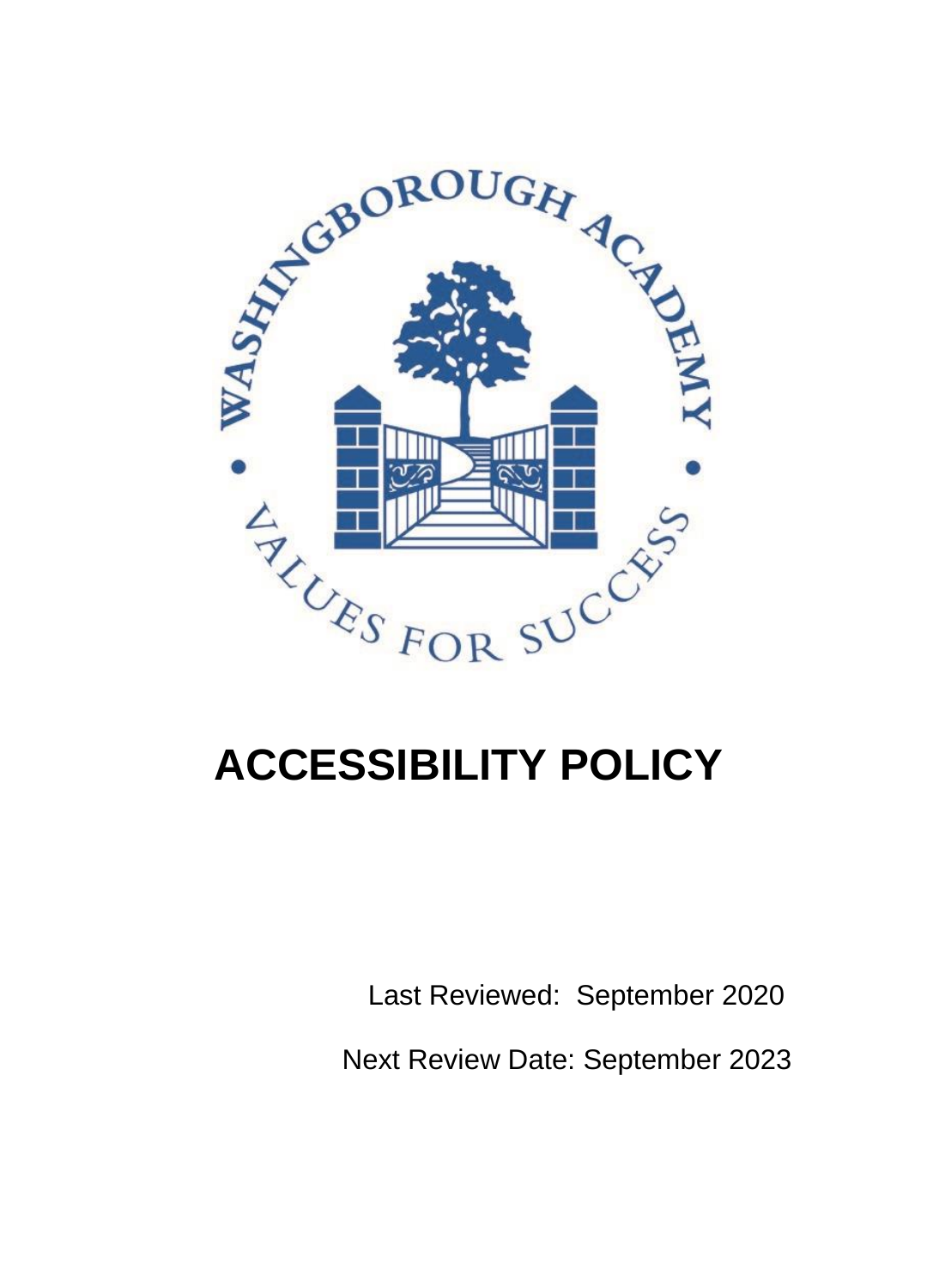

## **Starting points**

#### **The purpose and direction of the school's plan: vision and values**

Washingborough Academy has the highest ambitions for its disabled pupils and expects them to participate fully in all aspects of school life. The school sets challenging, but suitable learning goals, responds appropriately to diverse needs and strives to overcome potential barriers in every area of school life. Washingborough Academy makes all children feel welcome irrespective of race, colour, creed or impairment.

### **Practices in place.**

- The school has a small number of disabled pupils, with diverse needs. The nature of these disabilities does vary but has included Cerebral Palsy, Dyspraxia, ADHD, learning difficulties, Autism and emotional and behavioural difficulties.
- The school is single storey but on a split level. There are a number of steps between areas, but there is wheelchair access available, including a portable ramp. When planning for building work, access for disabled pupils is always a consideration. Curriculum access is considered at planning stages by teachers and is included in support plans.
- Most internal doors enable wheelchair access.
- Disabled toilet areas are available, with a hoist.
- Levels of absence among disabled pupils are in line with the rest of the school's population. Disabled pupils take part in all aspects of school life: taking roles in school productions, after school clubs, team sports, choir, school council, visits and residentials. We ensure that they can participate in every activity, through careful planning and risk assessments.
- Access to information is planned: for example, dyslexic pupils will have longer to write things down or use of a computer. Text size and font colour is monitored to ensure maximum access for visually impaired children using appropriate strategies where appropriate
- We have a clear policy on the administration of medicines, with staff trained to administer epi-pens.
- We have a clear anti-bullying policy, drawn up in consultation with pupils and staff and an inclusive ethos which fosters good relationships between pupils.
- Other school practices, like Assessment for Learning encourage mutual support and partnerships between children.
- Outcomes for disabled pupils are good. Children make expected or better progress over time.
- Disabled pupils participate fully in extracurricular activities and achieve well, singing in musical festivals, gaining sporting awards and representing the school in varied activities.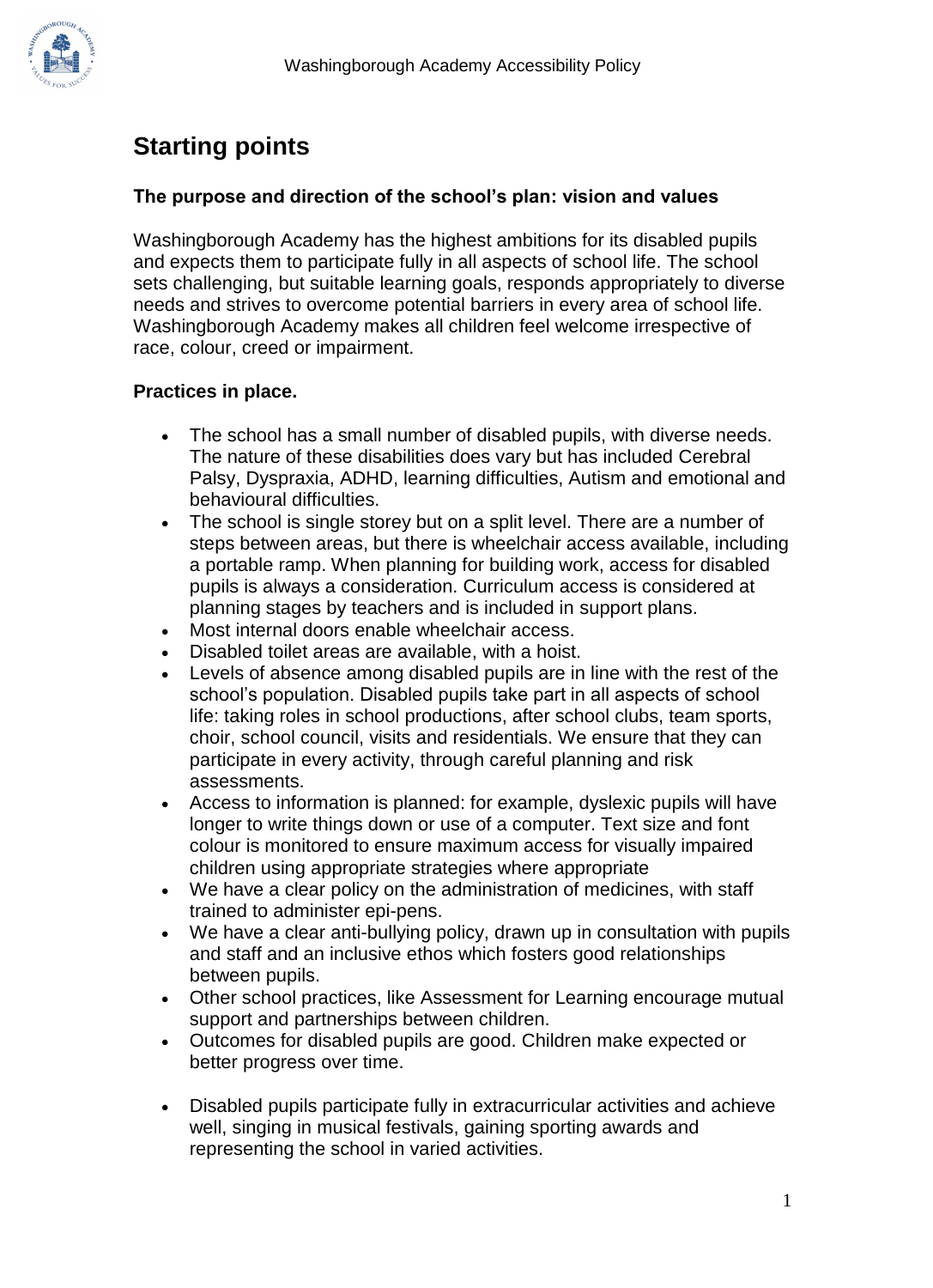

- Appropriate deployment of support staff to connect disabled pupils to the curriculum is made to develop independence and promote social interaction.
- High quality teaching for all to improve disabled pupils' access to the curriculum, including the use of teaching approaches that promote positive pupil interaction.
- Staff have had appropriate professional development to create inclusive classroom practices and to support specific disability issues.

## **The main priorities in the school's plan**

**Improving the physical environment of the school to increase the extent to which disabled pupils can take advantage of education and associated services:**

- Consider access to the main reception for wheelchairs.
- Look at improving access to all areas of the school for wheelchairs.

#### **Improving the delivery to disabled pupils of information that is provided in writing for pupils who are not disabled:**

- Should the need arise the school is able to record information for pupils with visual impairments or learning difficulties and can provide pictures or symbols for pupils with communication difficulties.
- Parents and pupils will be consulted to determine preferences this may take place at support plan reviews, during parent teacher consultations or informal meetings.
- The school will use specialist services for advice and resources when necessary.
- The school will also make information for parents available in a range of different formats should the need arise and be mindful of font size and legibility when producing written information. Parents are able to access information via the school website, so will have the option to increase font size themselves.

## **Making it happen**

### **Management and coordination:**

- We will ensure that all staff are aware of the disability discrimination duties through staff meetings.
- The Access Plan will form part of the School Improvement Plan and as such will be overseen and reviewed by the governing body and its committees.
- The governing body will monitor implementation of the plan through the Headteacher's report, governor visits and the SEND Governor who meets regularly with the SENDCO.